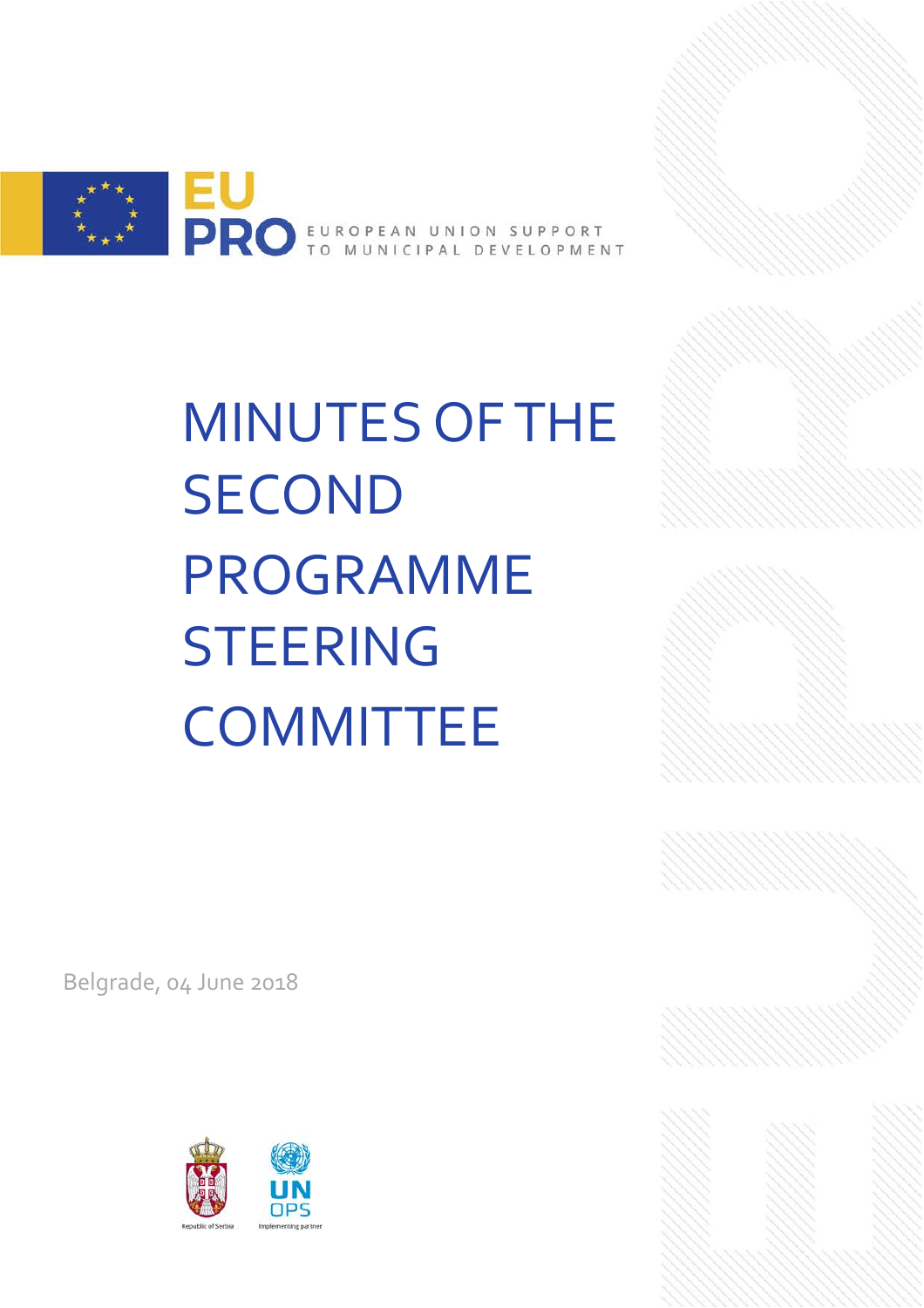

# I. Agenda

#### **Welcome and introductory speeches**

- Luka Pivljanin, Senior Advisor in the Ministry of European Integration
- Ana Stanković, Project Manager, Delegation of the European Union to the Republic of Serbia
- Graeme Tyndall, Programme Manager, EU PRO

#### **Presentation of the Inception Report and discussion**

### **Presentation of the requests for consideration**

**Voting**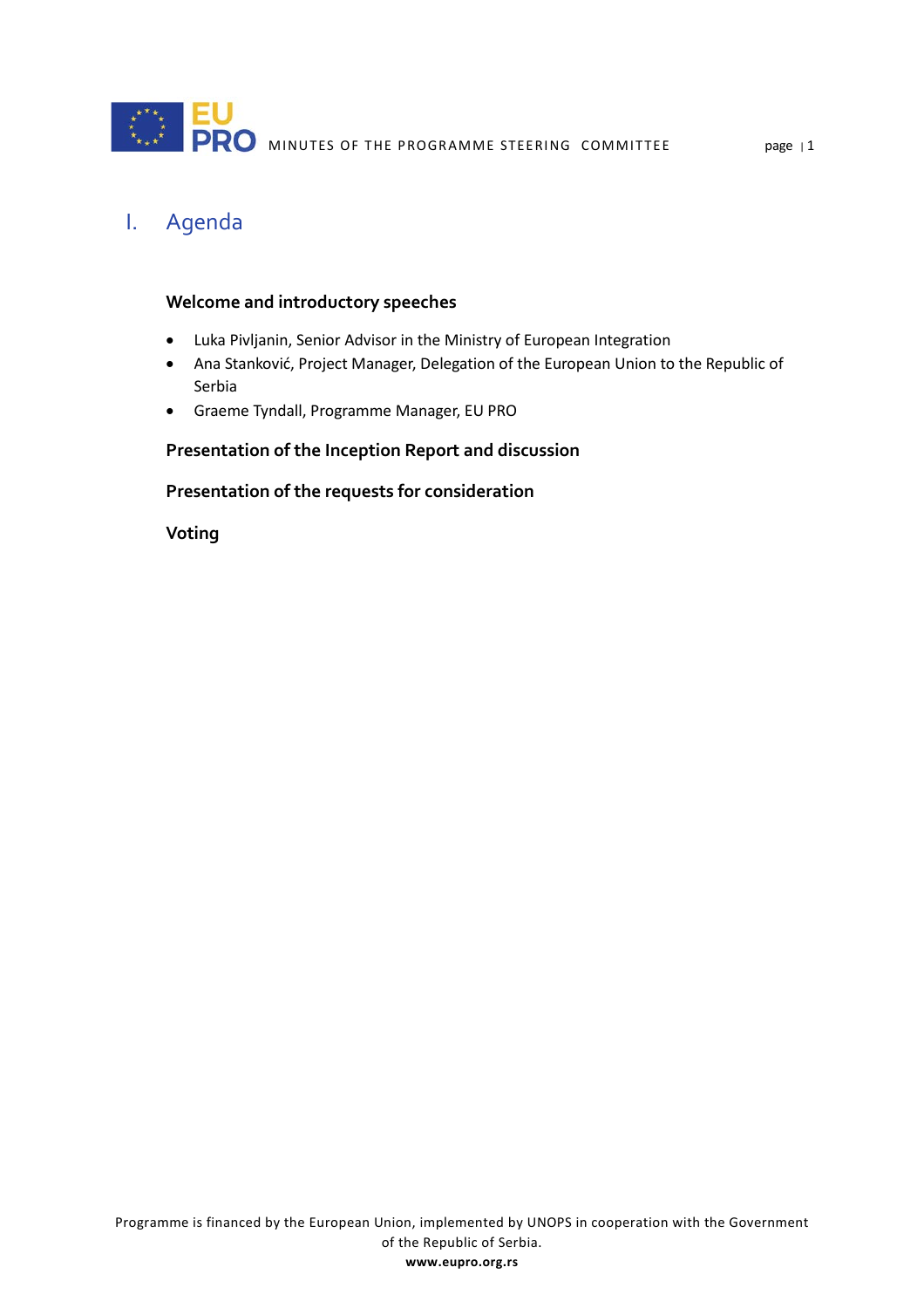

### II. Welcome and introductory speeches

**Luka Pivljanin, Senior Advisor in the Ministry of European Integration (MEI)** welcomed the Programme Steering Committee (PSC) participants and thanked all those involved in the preparation and promotion of the Programme activities especially the five Calls for Proposals (CFPs) issued in the previous period. Underlining the importance of coordination for successful implementation of Programme activities all of the participants were invited to actively participate in the discussion.

**Ana Stanković, Project Manager in the Delegation of European Union (DEU) to Serbia** commended and encouraged the trend of high level of key stakeholder participation in the PSC meetings. Expressing satisfaction that the inception phase met the set milestones, she also noted that conducted Surveys further justified the intervention confirming that the Programme interventions were based on needs.

**Graeme Tyndall, EU PRO Programme Manager** expressed satisfaction with inception period despite differences between EU PRO and its predecessor Programmes. While briefly introducing two Surveys that the Programme undertook to verify envisaged activities he noted that EU PRO will continue to periodically reassess its relevance in order to stay flexible and ensure that it is responding to needs of all stakeholders.

## III. Presentation of the Inception Report

**Marko Vujačić, EU PRO Deputy Programme Manager** gave a brief overview of the inception period, noting that planned activities were implemented timely and effectively. Key efforts included ten information sessions, 25 meetings, and conduct of Micro and Small Enterprises (MSE) and Local Self-Governments Surveys. These efforts confirmed the relevance and feasibility of the Programme, identified opportunities to support some of the doing business country reforms, and confirmed the need for close coordination. LSGs confirmed that economic development and infrastructure were key priorities, while SMEs identified procurement of equipment as the most relevant assistance, which was fully aligned with the planned EU PRO activities.

Increased number of mechanisms to fund infrastructure projects through different sources was seen as positive but also as a risk for EU PRO as the complex application process for EU resources could render them uninviting when compared to less demanding schemes.

Social infrastructure interventions that deal with integration of vulnerable communities also remain relevant and allocation of additional funds to this activities could be considered.

Overall the implementation was on target with the governance framework and core team in place, while five CFPs were successfully launched.

**Ana Stanković** noted that the Inception Report should include information about the change related to the removal of limitation for maximum level of co-funding for infrastructure CFPs that was earlier agreed. Additionally, allocation of more funding for Social Cohesion related activities should not be

Programme is financed by the European Union, implemented by UNOPS in cooperation with the Government of the Republic of Serbia.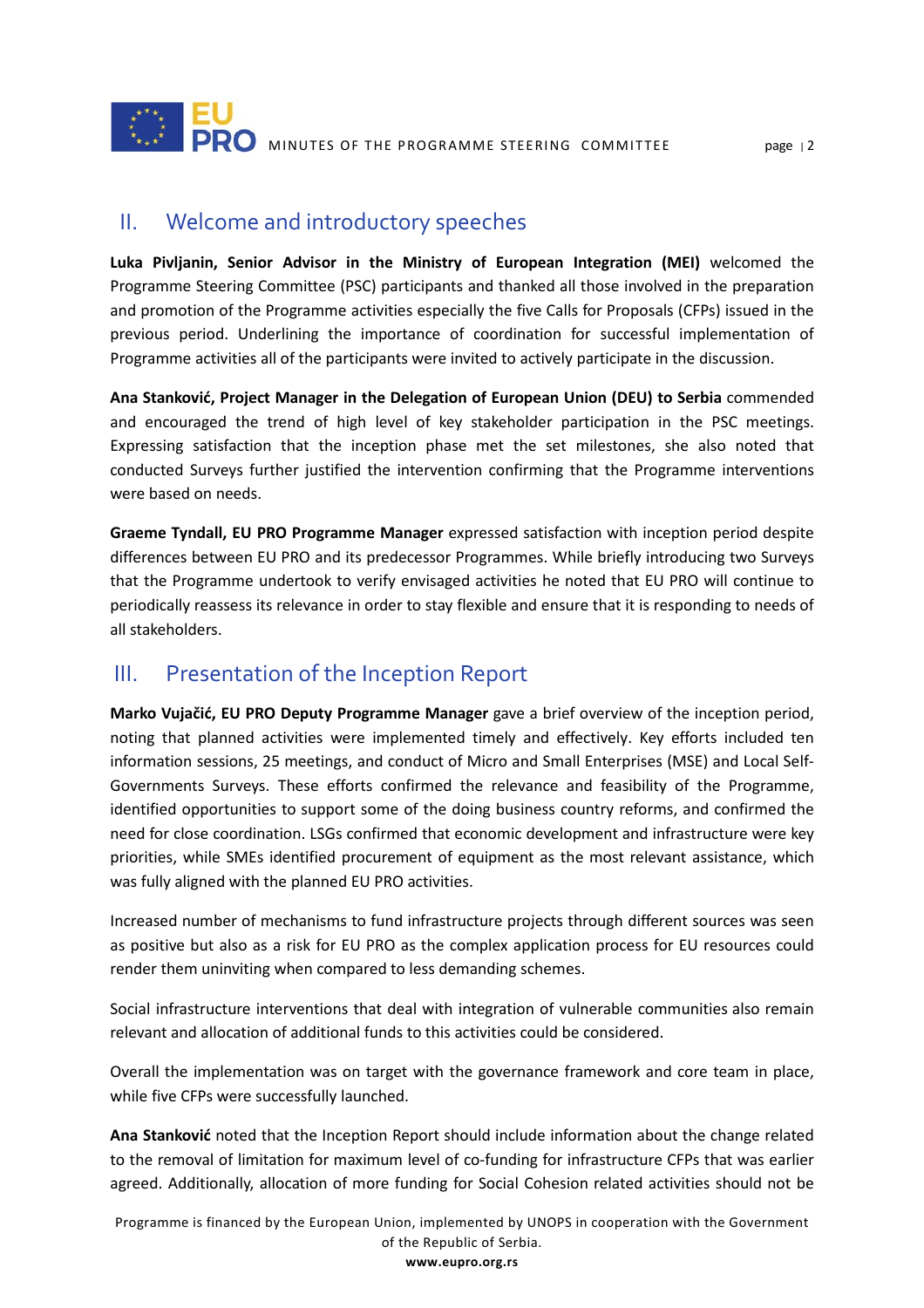

considered at this time as EU PRO is focused on economic development while number of IPA financed initiatives are already dealing with social issues.

**Pivljanin** reminded that there should also be a discussion of the next quarterly plan with a special focus on evaluation stages of the currently ongoing CFPs – 11 June is a cut of date for two out of four Infrastructure CFPs and 06 July for the submission of concept notes for MSE call.

**Jasmina Ilić EU PRO Infrastructure Sector Manager**, explained the evaluation will be conducted in accordance with the UNOPS regulations and confirmed that the Programme will invite key national stakeholders to participate in the process in the capacity of observers.

**Pivljanin** reminded PSC members that evaluation processes are time consuming and that anyone interested should consider availability before committing to this task.

**Katarina Obradović-Jovanović, Assistant to Minister of Economy (ME)** underlined that presence during the assessment is not mandatory but found that it would be beneficial for the ME to take part in the MSE assessment to ensure synergy as similar Call has been issued by ME.

**Danijela Nenadić, Director of the Office of Coordination Body for Bujanovac, Preševo and Medveđa** (CB) offered, when the process reaches the stage of project selection, to provide information on perspective applicants for MSE CFP from Bujanovac, Preševo and Medveđa i.e. share knowledge on their reliability and if they previously applied or received funds through different sources. Additionally CB offered translation of all promotional material and documents for the CFPs to/from Albanian and help in organising promotional activities and distribution of materials in their AoR. Nenadić reminded that CB also has a budget for infrastructure projects thus, to avoid overlap in funding, possible selection of infrastructure projects in the three areas should be coordinated with the CB.

**Vujačić** thanked both ME and CB and other participants for their backing of activities. EU PRO develops three additional CFPs: for Business Support Organisations (BSO) where ME support is key partner; for Geographic Information Systems (GIS) which is developed in consultations with the Ministry of Construction, Transport and Infrastructure (MOCTI; and finally for Social Cohesion initiatives where CB is the major partner. All three calls will be presented at the third PSC meeting in September 2018.

Answering the question posed by **Ivan Milivojević, Deputy Secretary General Standing Conference of Towns and Municipalities (SCTM)** both Pivljanin and Vujačić confirmed that PSC members, at the end of each CFP selection process will be invited to review the selection, comment and ultimately vote on the recommendations for funding of proposals.

Answering the question posed by **Mirjana Jovanović, Ministry of Construction, Transport and Infrastructure (MOCTI)** if any ministry can participate as observer Vujačić responded that the objective was to include national institutions in areas relevant for their work.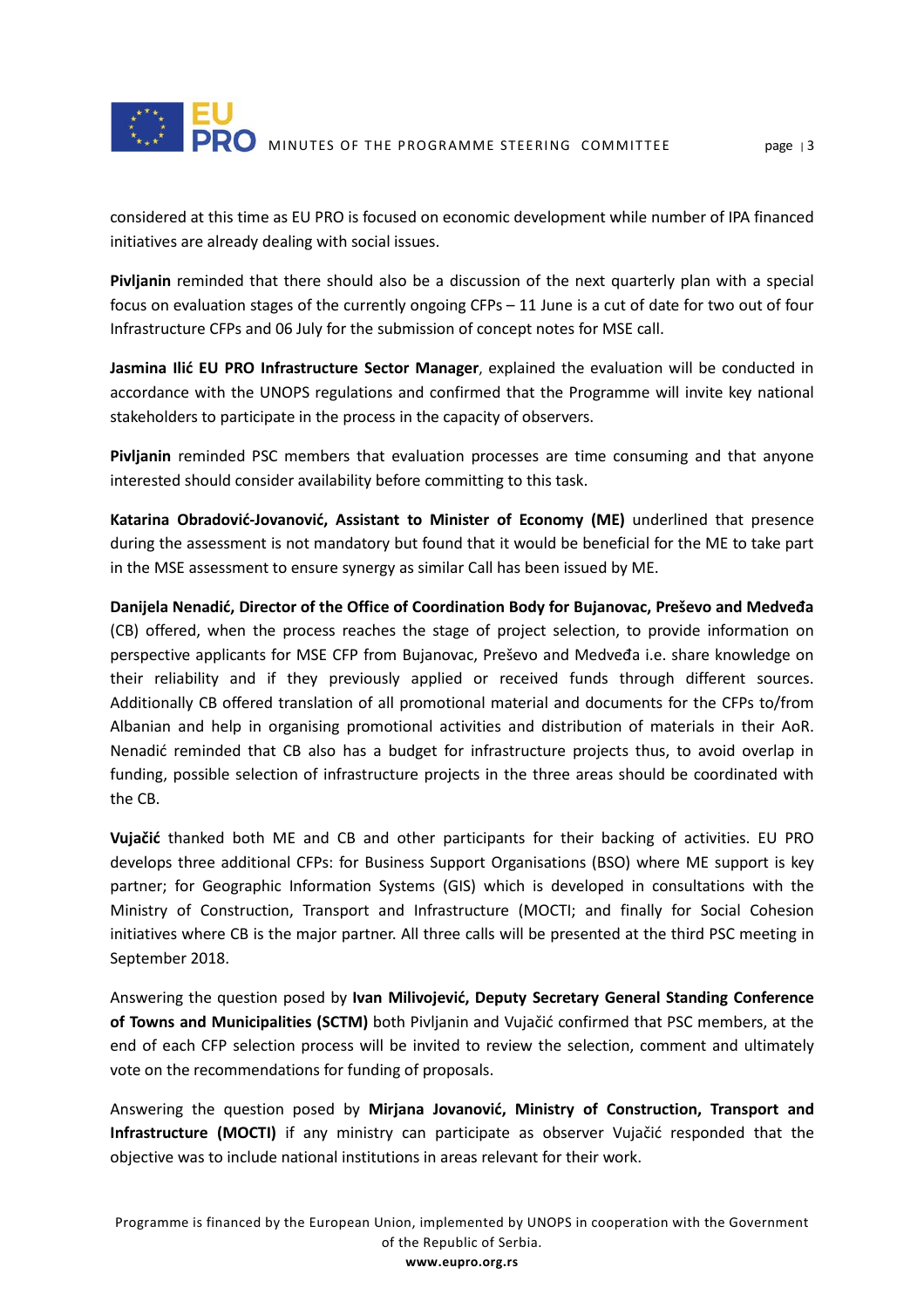

Answering the question posed by **Jovanović** about modality of potential support to electronic permit and e-space system initiative suggested by MOCTI **Tyndall** said that these interventions supported national doing business reforms and were aligned with the Programme objectives and Description of Action. The interventions encompass procurements that will be conducted by EU PRO<sup>[1](#page-4-0)</sup>. The concept for support to e-space is being developed in consultations with the MCTI and will be, when developed, presented to the PSC.

**Pivljanin** asked about the progress on establishment of coordination mechanism to ensure synergy with different Programmes that implement similar activities.

**Vujačić** said that a number of meetings were held with different partners and Programmes where the coordination was discussed but no formal agreement has been made yet. The Programme will continue consultations and suggest the approach for more formal coordination.

**Pivljanin** added that quarterly report should introduce a section to follow up on these issues. Additionally, Pivljanin enquired on recommendations regarding visibility i.e. what mechanisms will be established to promote work of EU and the Government of Serbia (RS) on development.

**Vujačić** explained that current approach to visibility has been successful while confirming that joint engagement of EU and the Government in promotion of the activities and results was effective in the past. **Tyndall** added that large projects that are co-funded by the EU and the Government provided the opportunities for joint marking of the start and completion of works. Joint engagement and utilisation of available communication tools and channels would further enhance visibility of the support provided by the EU and the Government.

**Obradović-Jovanović** noted that when it comes to access to information on the Programme, European PROGRES municipal profiles were beneficial and this practices should be continued in the EU PRO.

**Stanković and Pivljanin** agreed and suggested that PSC members propose a set of data that should be included in municipal profiles. **Milivojević** offered support in provision of information available to SCTM.

## IV. Presentation of the requests for consideration

### Supporting electronic permitting system through back-up system

**Darinka Đuran, Assistant to the Minister of MOCTI** presented the project for upgrading the electronic system for issuing of construction permits. While confirming that this electronic system has been a major success over the past two years, considering the size of documentation that is processed through the system, it was necessary to upgrade it to maintain its funtionality.

 $\overline{a}$ 

<span id="page-4-0"></span> $1$  In accordance with UNOPS procurement rules and regulations

Programme is financed by the European Union, implemented by UNOPS in cooperation with the Government of the Republic of Serbia.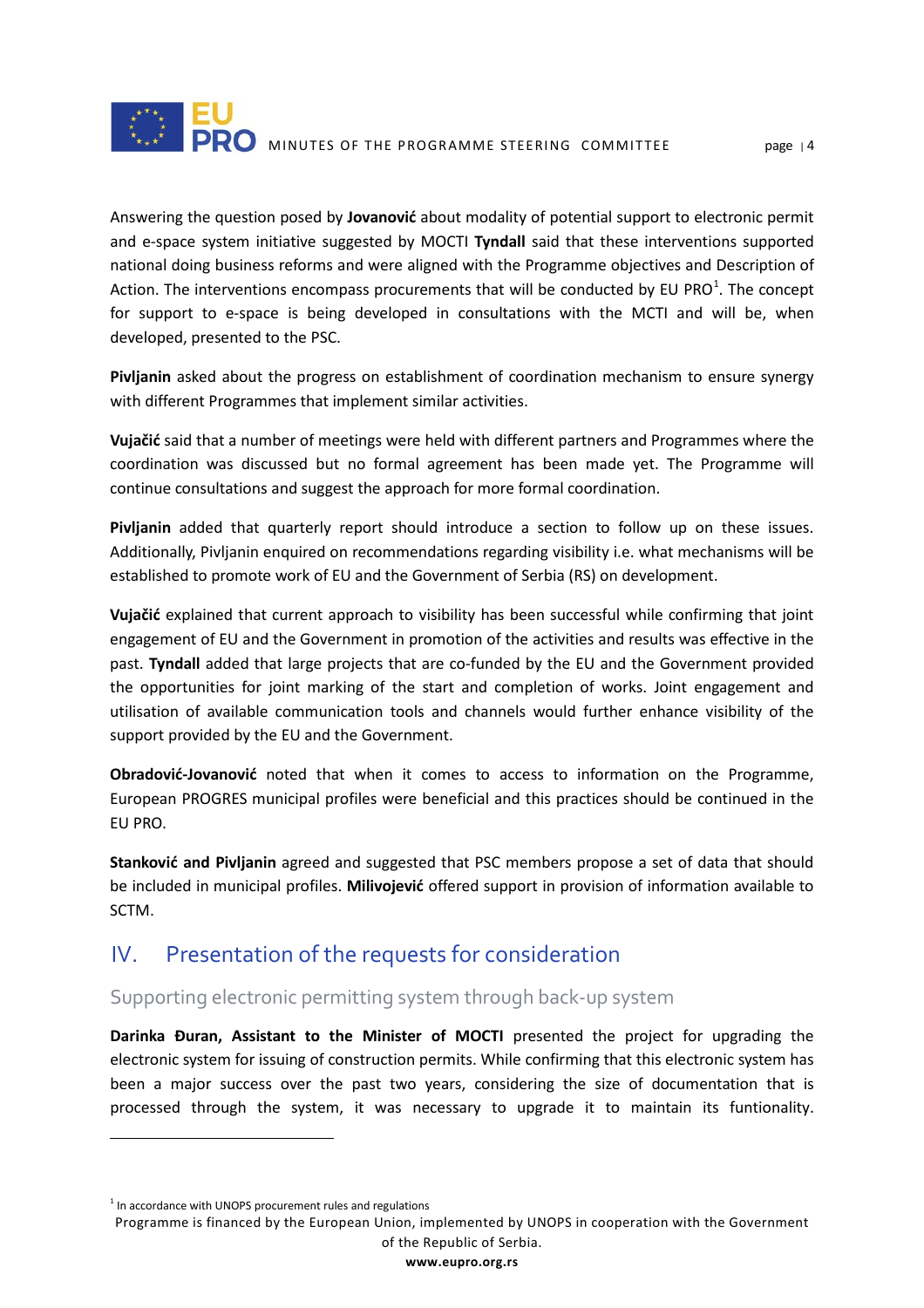

Establishment of a backup system, which would include procurement and installation of hardware and software equipment, was marked as urgent priority as it is crucial in ensuring reliable performance and enhance security of data. The current pace of data upload and processing could endanger the system stability in December 2018 if back-up is not established.

**Ilić** confirmed that the project was envisaged in the Study on Upgrade of E-Permitting System and justified though other analysis conducted by the MCTI and other stakeholders. The planned budget was 265,000 Euros.

**Pivljanin** acknowledged that success of this project was best mirrored in the improved global ranking of Serbia on Doing Business list. **Nenadić** and **Obradović-Jovanović** agreed that this was an important project, but also enquired about the background of the storage size issue and enquired of the possibility of integrating this system in the larger government database.

**Sandra Nedeljković, Acting Deputy Director Public Investment Management Office (PIMO)** confirmed that PIMO is contributing to the larger govenrment database project which will be completed within two years thus too late for this project.

**Stanković**, while reviewing the factsheet submitted my MOCTI on the project, noted that DEU was in principle interested to support this initiative but needed additional information on importance of the initiative, financial plan that identified funding contribution by other stakeholders and a plan on acknowledging DEU contribution. **Pivljanin** also underlined the issue of visibility and acknowledgment of different contributors.

**Đuran** pledged to address all of these issues in writing and offered visit to the site where the back-up system would be housed.

**Vujačić** confirmed that requested information is available and could be shared with the PSC in the nearest future.

**Pivljanin** suggested to the PSC to approve this project in principle while the final approval was pending submission of the requested documents.

### Improving of Learning Serbian as Non-Mother Tongue

 $\overline{a}$ 

**Nenadić**, presented the project "Learning of Serbian as Mon-mother Tongue" as a systematic, successful initiative to contribute to integration of the Albanian national minority. The project was based on the needs identified through Study about the Possibilities to Improve Teaching and the Teaching of the Serbian as Non-Mother Language in Municipalities Preševo, Bujanovac and Medveđa<sup>[2](#page-5-0)</sup>, and was in line with EU Report recommendations related to improving position of national minorities.

<span id="page-5-0"></span>Programme is financed by the European Union, implemented by UNOPS in cooperation with the Government of the Republic of Serbia. <sup>2</sup> http://www.kt.gov.rs/images/Studija%20o%20mogucnostima%20unapredjenja%20nastave\_E-VERZIJA%20\_SRPSKI\_FINAL.pdf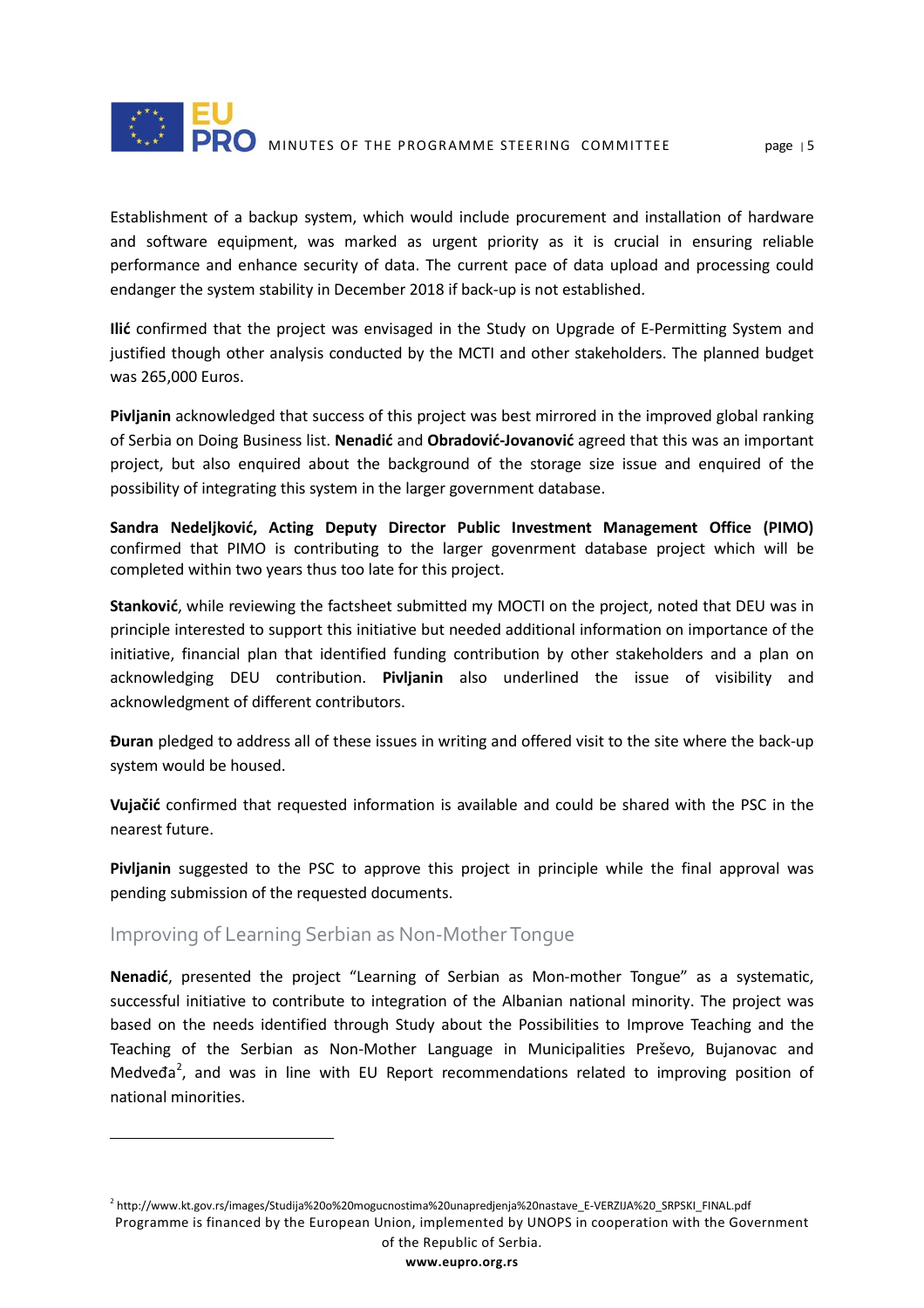

Letters of support to the project by Minister of Education, Science and Technological Development (MESTD) and CB President, Zoran Stanković would be included in the official proposal. The project envisaged engagement of up to six teaching assistants to teachers in the 2018/2019 school year. Results include improved teaching skills of eight teachers and improved knowledge of Serbian language of 1,000 Albanian pupils. While MESTD supports this initiative there are currently law restrictions in hiring new staff preventing the direct support. However a long time plan exists for these assistants to transition into professional posts. Overall impact of the interventions are longterm and will have lasting effect on the system. Up to 75,000 Euros of necessary funding should be secured through EU PRO while CB would provide cofunding of 6,000 Euros.

**Obradović-Jovanović** expressed support for this project noting that the MESTD should be supporting this kind of interventions. She suggested advocating for this project to be institutionalised for all minorities in Serbia as well as that the plan for a long term financing of this project should be developed.

**Pivljanin** enquired about living expenses that are included into requested funding.

**Nenadić** confirmed that these kind of projects should be institutionalised and supported by the MESTD. However, this required a number of reforms, including of legislation, which was a process that would last from five to ten years. She, however, confirmed that massive progress has been made since 2014 in this field and that this project would build on this results of predecessors and ensure continuation of a successful integration activity.

Regarding living expenses, **Nenadić** said that there were no local capacities for the Teaching Assistants positions and thus they had to be hired from outside of Preševo; Bujanovac, and Medveđa. This was the reason why living expenses was envisaged in the budget.

**Pivljanin** suggested in principle approval of the project while the final approval would be pending submission of support letter of the MoESTD.

# V. Voting

- **PSC Minutes:** The PSC unanimously approved the Minutes from the first meeting of the Steering Committee that was held on in Belgrade 29 March 2018.
- **The Inception Report** was in principle approved, while the final approval was pending inclusion of short information related to changes of co-funding limitations for infrastructure projects and modification of recommendation related to allocation of funding for social inclusion.
- The project for **establishment of back-up to electronic system** for issuing of construction permits, submitted by the MCTI, and worth to **265,000 Euros** was in principle approved. Final approval depended on submission of additional documentation that was requested by the PSC members.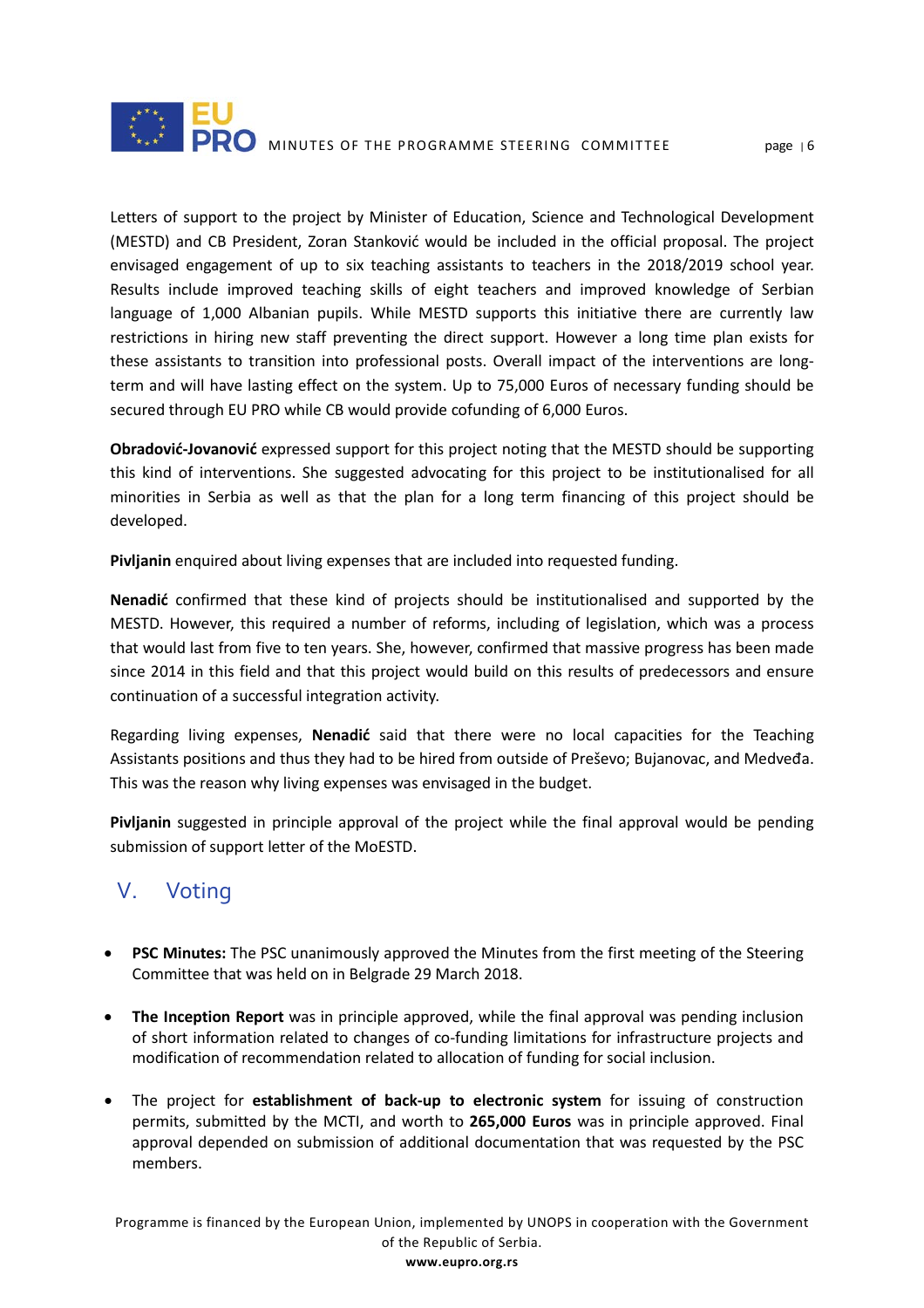

• The project for **Learning Serbian as Non-Mother Tongue**, worth up to 75,000 Euros, was in principle approved. Final approval depended on submission of letter of support by the MESTD.

**Pivljanin** concluded that the EU PRO should provide modified Inception Report and additional documentation by email. The PSC will have seven days to review documentation and, possibly, ask clarifications. If no comments or questions are provided from PSC members within this period, this would mean that there are no further objections and that the Programme requests are finally approved.